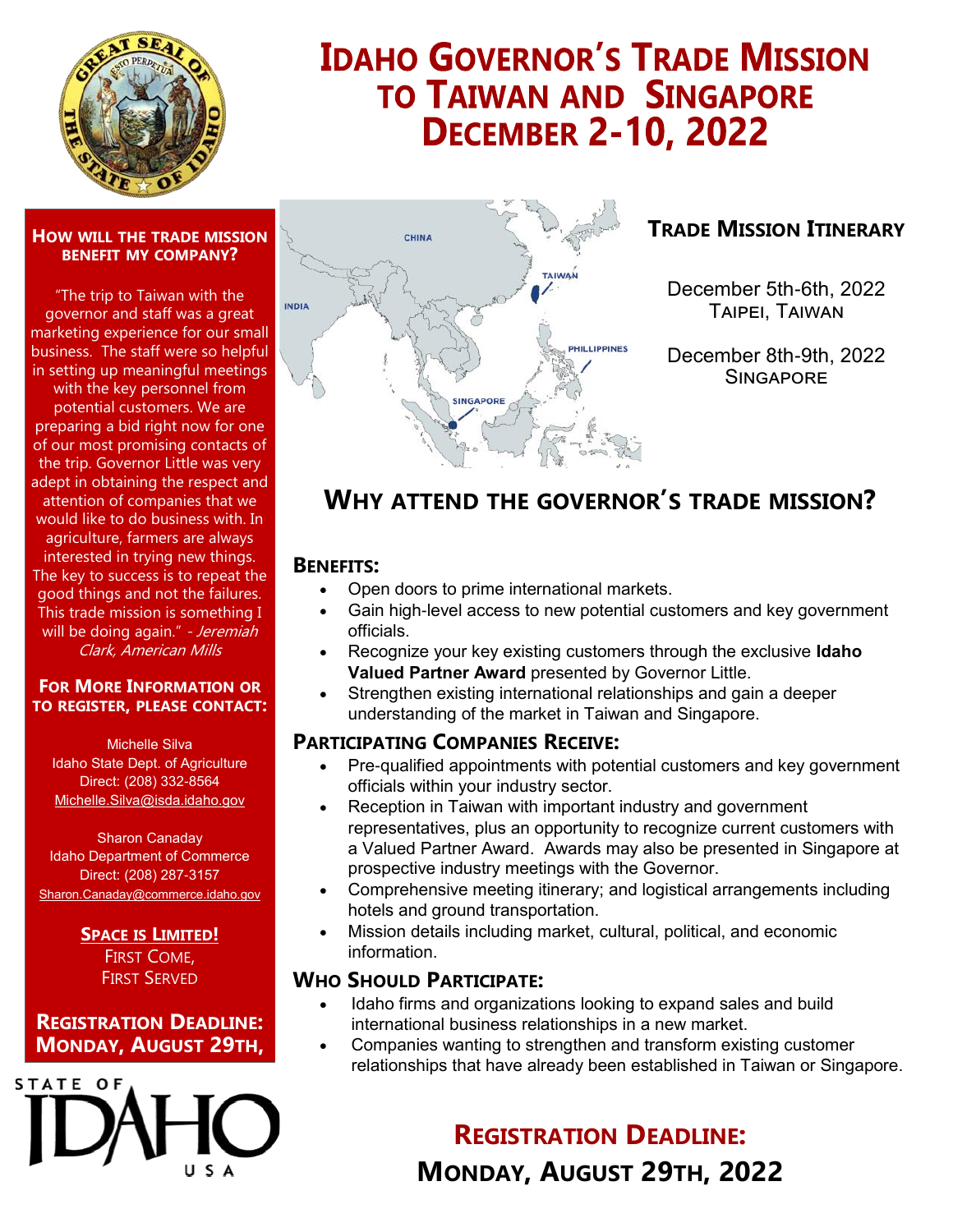

# **IDAHO GOVERNOR'S TRADE MISSION TO TAIWAN AND SINGAPORE DECEMBER 2-10, 2022**

## **WHY TAIWAN?**

**HOW WILL THE TRADE MISSION BENEFIT MY COMPANY?**

"One of the highlights of the trip was the valued partner award (VPA), this was an unprecedented event for our recipients in Mexico and Peru and the fact that it was awarded by the Governor and U.S. ambassador of Mexico and Peru, respectively, solidify our bonds with our customers. At the same time, the presence of the Governor was vital in bridging Idaho companies to some household name companies in Mexico and Peru." ~Hector Dimas, Boise Cascade

#### **FOR MORE INFORMATION OR TO REGISTER, PLEASE CONTACT:**

Michelle Silva Idaho State Dept. of Agriculture Direct: (208) 332-8564 Michelle.Silva@isda.idaho.gov

Sharon Canaday Idaho Department of Commerce Direct: (208) 287-3157 Sharon.Canaday@commerce.idaho.gov

> **SPACE IS LIMITED!** FIRST COME, FIRST SERVED

**REGISTRATION DEADLINE: MONDAY, AUGUST 29TH, 2022**



- Taiwan is Idaho's second largest export trading partner, following Canada. Idaho exported more than \$479.1 million in products in 2021.
- Products frequently exported to Taiwan from Idaho include semiconductors and semiconductors related equipment, vitamins, skincare products, food and agricultural products (including wheat, beef, legumes, fruit, wine, dairy and potatoes).
- Taiwan is an advanced and business-friendly market, making it a great option for new to export companies. Consumers in Taiwan continue to seek U.S. products for their renowned quality, safety, and innovation.
- Taiwan is a market with extensive existing business relationships providing participants the opportunity to present Valued Partner Awards (VPAs) to key partners.

#### **About Taiwan:**

- GDP: US \$759.1billion (2021)
- Population: 23.4 million (2021)

# **WHY SINGAPORE?**

- Singapore is Idaho's fourth largest export country buying more than \$217 million in goods in 2021.
- Singapore is an important market for a wide range of sectors including food and agriculture (beef and beef products, pork, potatoes, dairy products, fresh and processed fruit and vegetables, wine) organic chemicals, skin-care preparations, precious and semiprecious stones, machines and machine parts, and safety and security.
- Singapore, a highly import dependent economy, continues to seek U.S. products for their renowned quality, value, and reputation.
- Singapore's residents contain high disposable incomes driving demand for high end premium products

#### **About Singapore:**

- GDP: US \$340 billion (2020)
- Population: 5.45 million (2021)